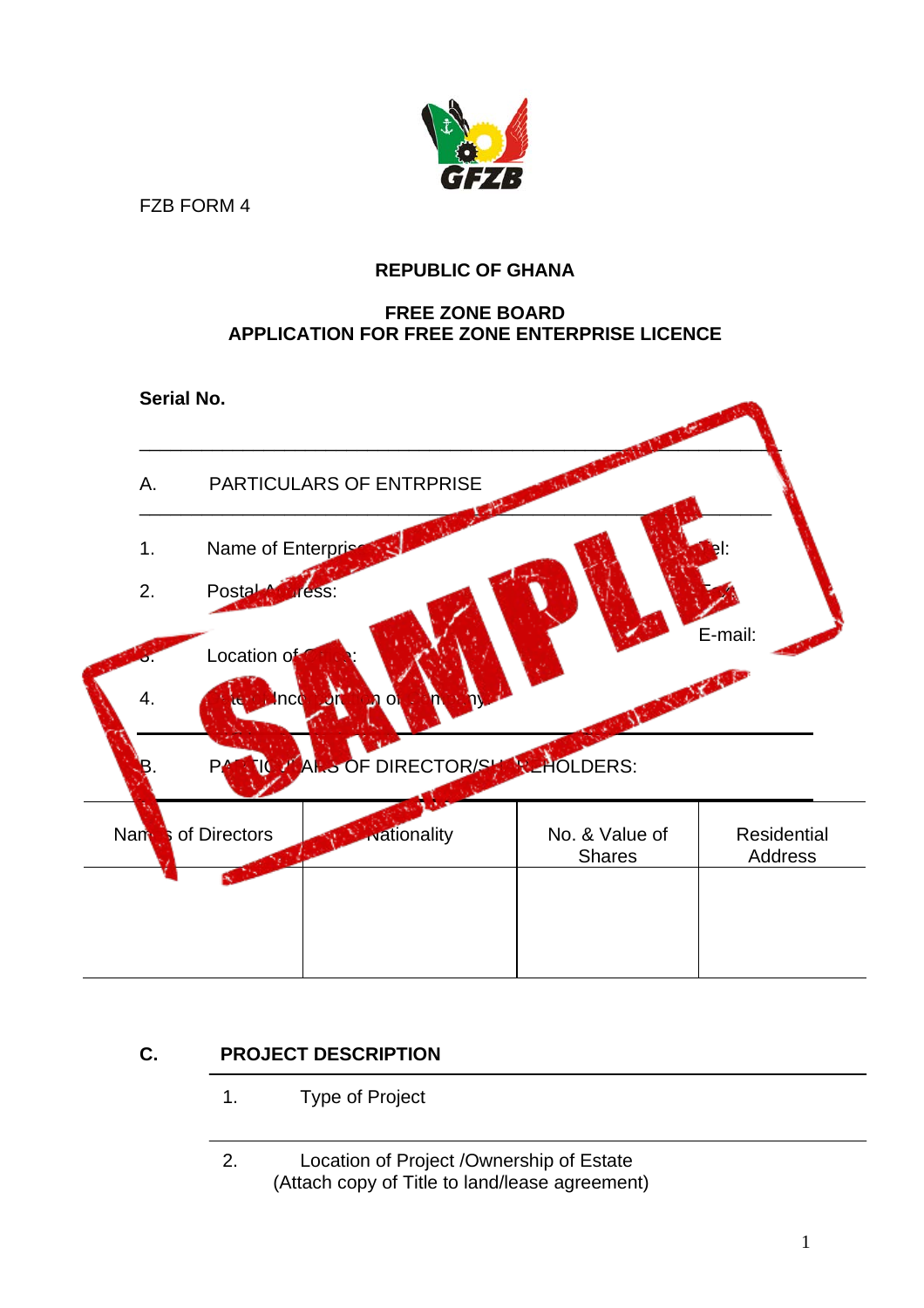# D. MACHINERY/EQUIPMENT REQUIRED FOR PROPOSED PROJECT

| Major items of<br>machinery     |               | Condition (new or<br>used) |          | Country of origin                                          |     | <b>Estimated Cost</b>             |
|---------------------------------|---------------|----------------------------|----------|------------------------------------------------------------|-----|-----------------------------------|
|                                 |               |                            |          |                                                            |     |                                   |
| Ε.                              |               | <b>PRODUCTION SCHEP</b>    |          | *State machinery exceeding 20 parcent of the total machine |     | <b>Ary cost.</b>                  |
| Indicate the estima             |               | nua                        |          | t,                                                         |     | st 3 years of each product.       |
|                                 | posed<br>1st' |                            |          |                                                            |     |                                   |
|                                 |               |                            |          | 2ndYear                                                    |     | 3rdYear                           |
| P<br>Pro<br><b>Lucts</b><br>Qty |               | Value<br>S\$.              | Qt<br>V. | Ex-Factory Value                                           | Qty | <b>Ex-Factory Value</b><br>(US\$) |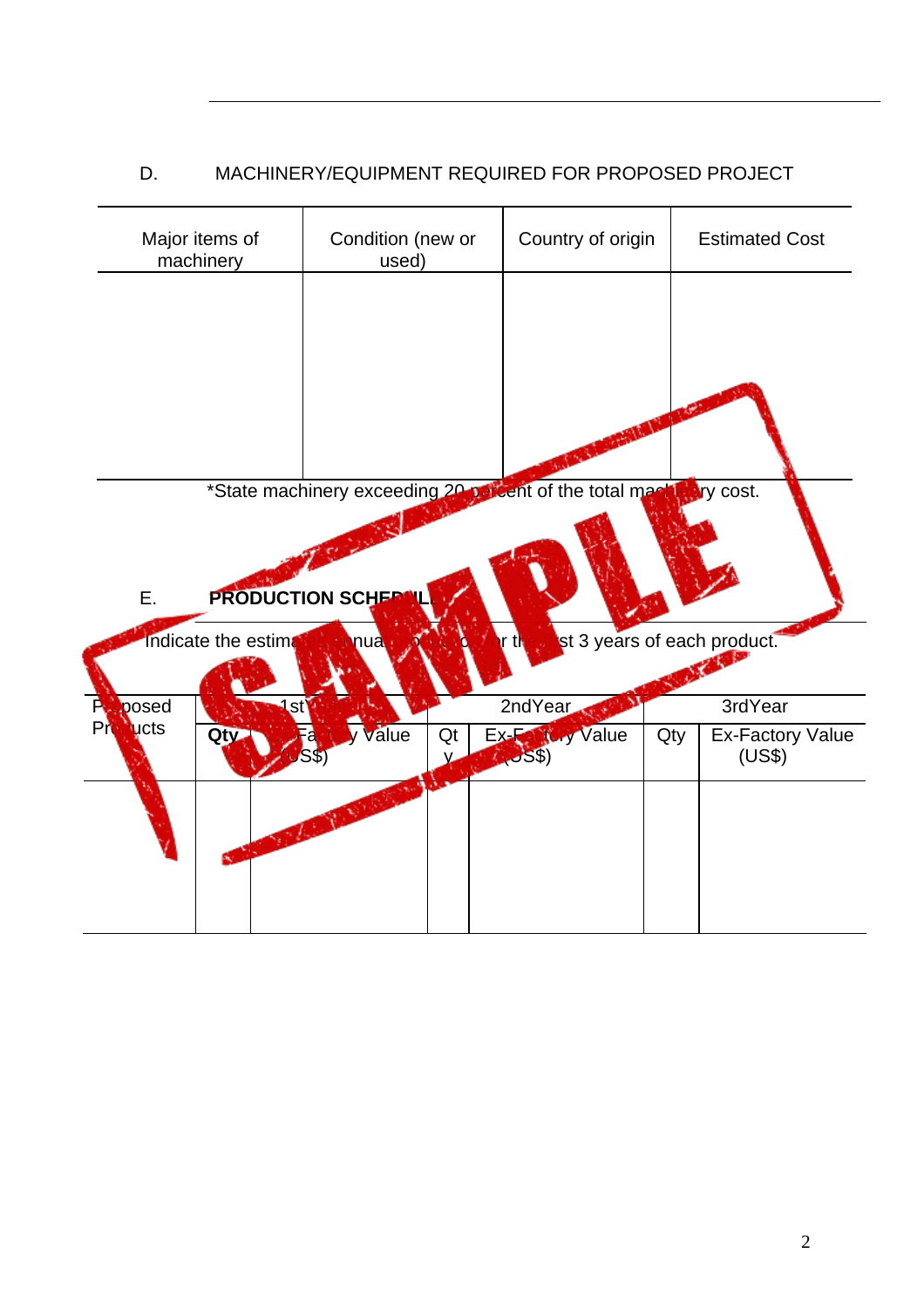### F**. RAW MATERIALS/COMPONENTS REQUIRED**

Indicate raw materials/components required in the manufacture of proposed product (s) for the first 12 months.

| Raw<br>materials/components | Quantity | Value (US\$) | Locally available or<br>imported |
|-----------------------------|----------|--------------|----------------------------------|
|                             |          |              |                                  |
|                             |          |              |                                  |
|                             |          |              |                                  |



Indicate the estimated annual exports to foreign markets for the first 3  $\gamma$ ears for  $\epsilon$  and  $\gamma$  of  $\gamma$  duct.

| Propo<br><b>I</b> d<br>Product <sup>s</sup> |     |                    |     | 2ndYear                       | 3rdYear |                               |  |
|---------------------------------------------|-----|--------------------|-----|-------------------------------|---------|-------------------------------|--|
|                                             | Qty | Export Value (US\$ | Qty | <b>Export Value</b><br>(US\$) | Qty     | <b>Export Value</b><br>(US\$) |  |
|                                             |     |                    |     |                               |         |                               |  |
|                                             |     |                    |     |                               |         |                               |  |
|                                             |     |                    |     |                               |         |                               |  |

2. Please indicate principal export destinations.

H. **EXPORT SCHEDULE**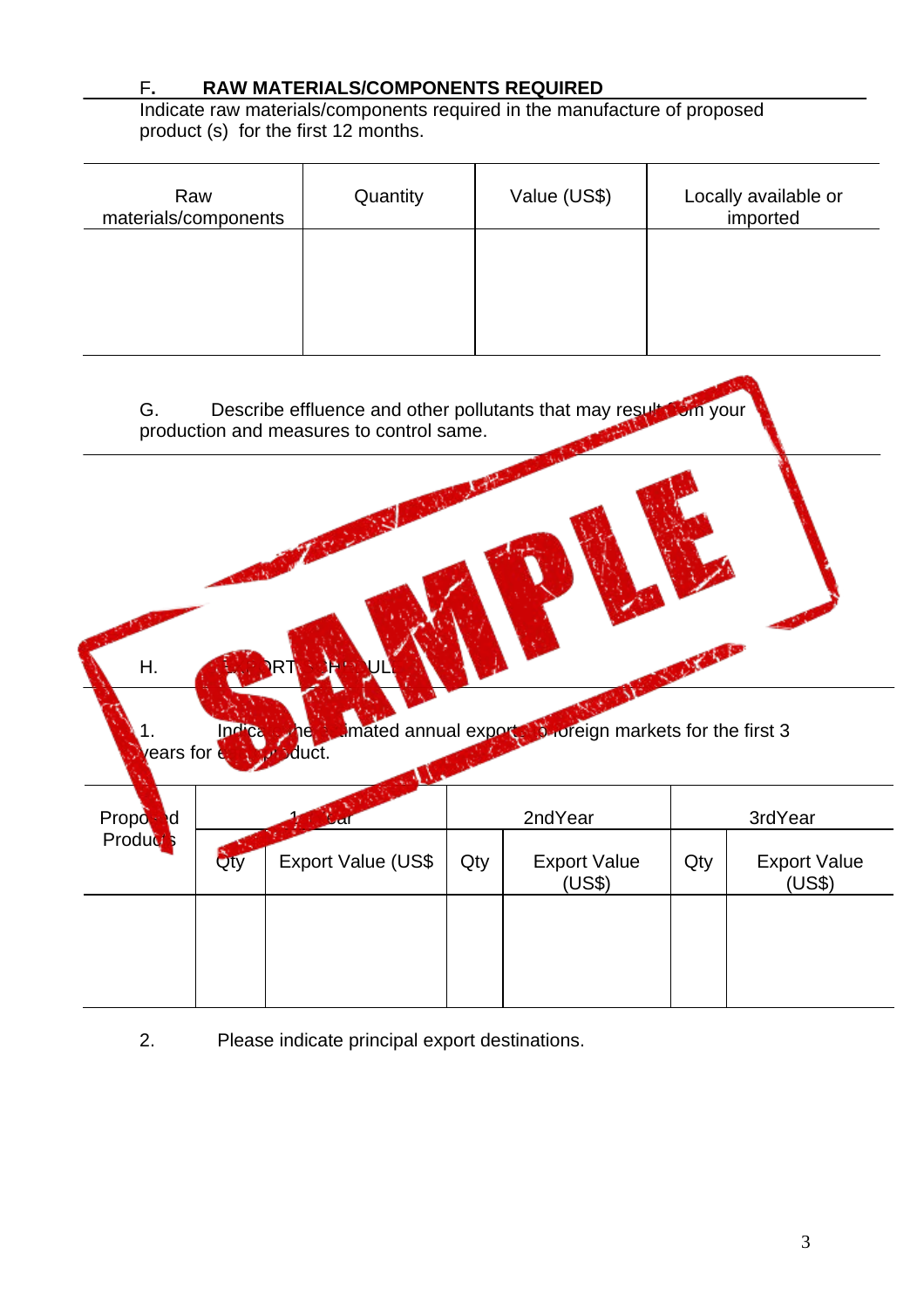### l . EMPLOYMENT SCHEDULE

 Indicate estimated total number of national expatriate (full-time) employees for the first 3 years.



| Employment                                    | 1stYear    |     | 2ndYear    |     | 3rdYear    |     |
|-----------------------------------------------|------------|-----|------------|-----|------------|-----|
| Category                                      | <b>Nat</b> | Exp | <b>Nat</b> | Exp | <b>Nat</b> | Exp |
| 1. Managerial<br><b>Staff</b>                 |            |     |            |     |            |     |
| 2. Technical<br>& Supervisory<br><b>Staff</b> |            |     |            |     |            |     |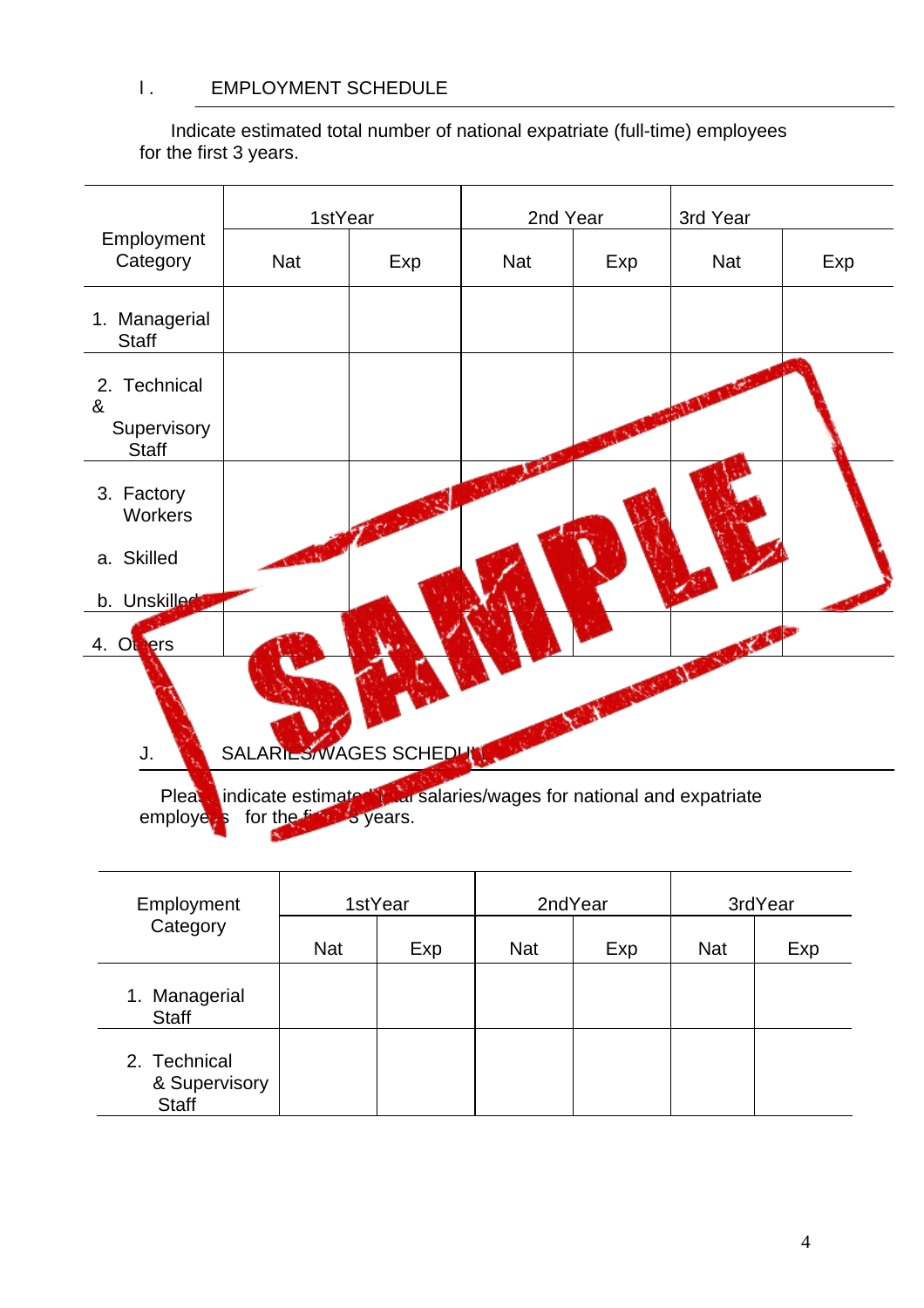| 3. Factory<br>Workers |  |  |  |
|-----------------------|--|--|--|
| a. Skilled            |  |  |  |
| b. Unskilled          |  |  |  |
| 4. Others             |  |  |  |



3. Please indicate status of commitment of loan capital by proposed source:

# L. LIST OF DOCUMENTS ATTACHED